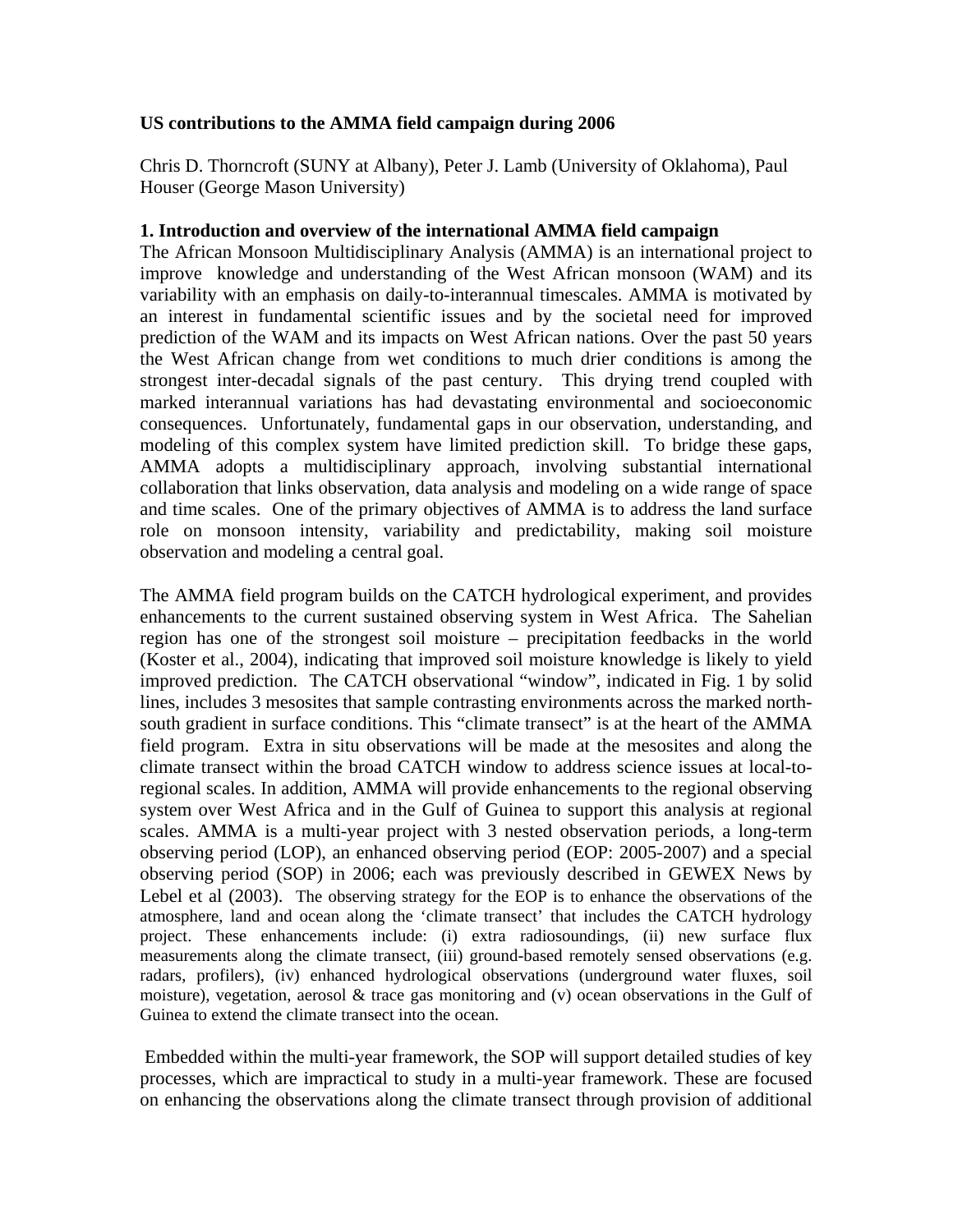ground-based instruments (e.g. radars, lidars, sodars, high frequency rawinsoundings, etc), research aircraft and other platforms (e.g. driftsonde, tethered ballons, etc). Here we briefly describe the four sub-periods within the SOP.

### • *SOP-0: Dry Season (January - February 2006)*

The SOP-0 measurements will concentrate on in-situ and remote sensing measurements of aerosols and their effects on solar and terrestrial radiation. These special observations will be used to validate (i) satellite retrievals of intrinsic aerosol properties that have recently been developed for atmospheric columns over land surfaces, (ii) aerosol modules that have been developed for inclusion in climate and numerical weather prediction models, and (iii) surface based retrievals of aerosol properties. In addition, concurrent aircraft, surface based and satellite observations of the radiation budget will allow synergistic assessment of radiation in the atmospheric column.

#### • *SOP-1: Monsoon Onset (15 May – 30 June)*

The focus of SOP-1 is on providing the necessary observations required to support analysis and understanding of the seasonal evolution of the low-level thermodynamic contrasts along the climate transect (including the Gulf of Guinea), their relationship with regional circulations (e.g. jets and direct circulations), and atmospheric and continental water budgets (at local to regional scale). Surface energy budgets over land and ocean are required to support this analysis including how these are impacted by evolution of the land surface (vegetation, soil moisture) and the upper ocean (mixed layer). Special observations will be made to support this analysis in addition to those provided by the EOP: (i) atmospheric boundary layer thermodynamic variables and winds over land and ocean will be measured by aircraft and boundary layer drifting balloons observations (in addition to rawinsoundings and surface flux measurements provided by the EOP), (ii) high resolution observations of the ocean mixed layer and atmospheric boundary layer will be made from a ship cruising in the Gulf of Guinea and (iii) additional moored buoys and drifters will be deployed to provide extra ocean surface observations extending the coverage provided by the ships.

### • *SOP-2: Peak Monsoon (1 July – 14 August)*

A major objective of SOP-2 is to provide the observations needed to support mass, momentum and water budgets at the mesoscale  $(\sim 100 \text{km})$ . The SOP-2 is also the key period to focus on the multiple scale interactions between the surface conditions, synoptic environment, and propagating MCSs including the role played by microphysics on convection and how this is impacted by aerosols. The overall AMMA observing strategy over the continent during SOP-2 consists of an enhancement of the surface and atmospheric observations along the climate transect, including enhanced soil moisture, vegetation, and precipitation observations. This will be supported by observations from at least 4 aircraft, driftsondes (with dropsondes), and remotely sensed data from Doppler and microwave radars, sodars, and satellites. Through such enhancements the CATCH hydrology experiment will be developed into a 3D multi-scale observing system to support the analysis of the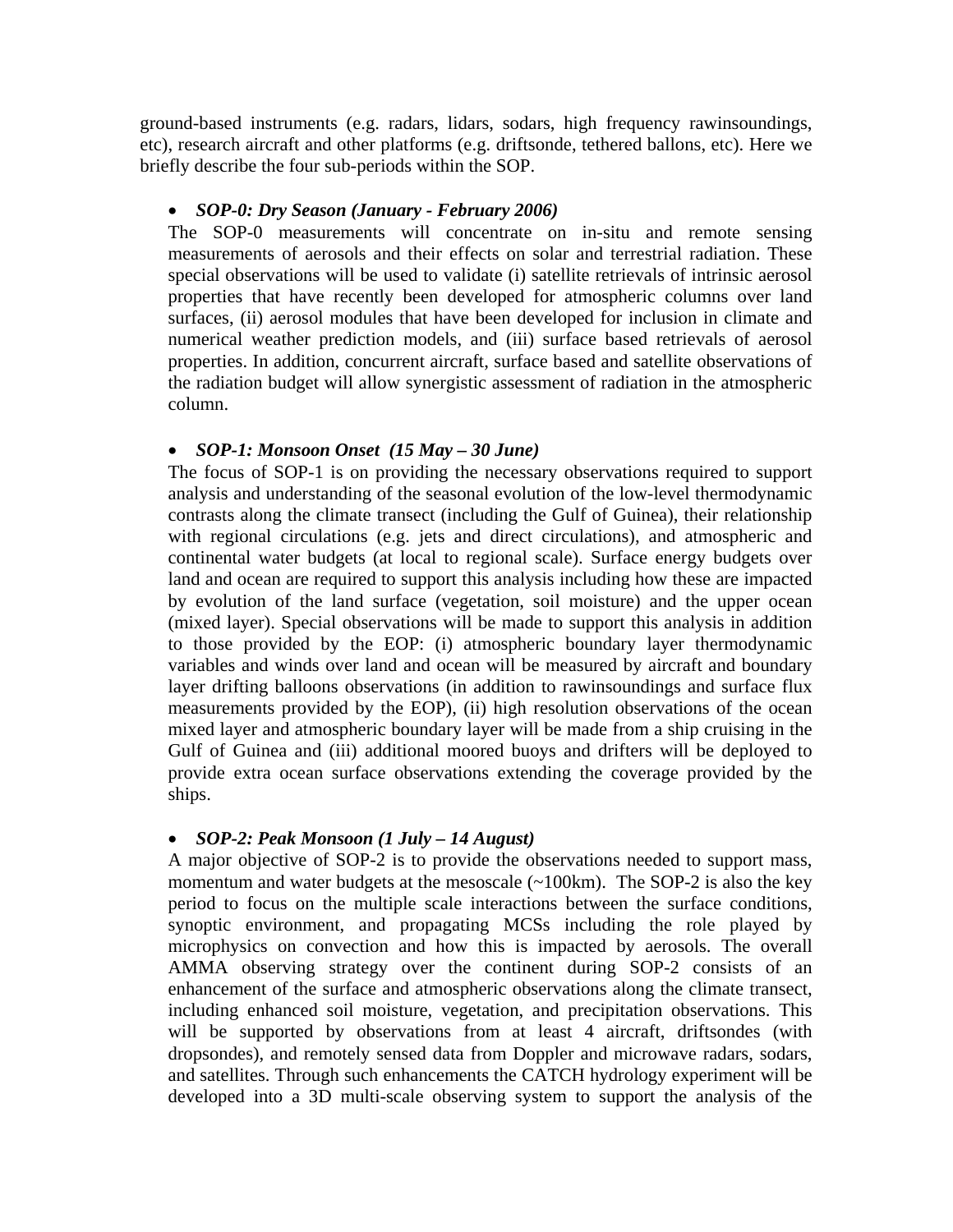seasonal evolution of the coupled West African Monsoon (WAM) system, the diurnal cycle, African easterly waves (AEWS), embedded convective and mesoscale precipitation systems, and water, heat, and momentum budgets.

# • *SOP-3: Late Monsoon (15 August – 30 September)*

The seasonally evolving surface conditions, low-level thermodynamic contrasts and associated regional circulations will continue to be observed during SOP-3 as the monsoon retreats equatorwards, although greater emphasis in SOP-3 will be given to the eastern tropical Atlantic just downstream of West Africa. The SOP-3 is also focused on how the WAM impacts the downstream tropical Atlantic both through providing the "seedlings" for tropical cyclones and through the export of trace gases and aerosols and their subsequent contribution to the global oxidizing capacity and radiative forcing on a global scale. The nature of the synoptic and mesoscale systems downstream of the continent will be observed through a combination of research aircraft operating out of Dakar, Cape Verde, and the Caribbean, and dropsondes from the driftsonde system (see 2.2(c) below) and two surface moorings deployed during SOP-1 (see 2.2(a) below).

More detailed information regarding the different field phases, including those provided by the LOP/EOP and this year's SOP, is available in the International Science Plan and in the AMMA Implementation Plan (see http://www.amma-international.org). We now describe the major US-facilities that will contribute to the SOP during 2006. US contacts for these facilities are provided at the end of this article.

# **2. Major US facilities**

### **2.1 Enhancements to the Niamey mesosite, Niger**

The US will support two major platforms in Niamey: (a) the ARM Mobile Facility and (b) the MIT C-band radar. A brief description of these deployments is provided here.

### *(a) ARM Mobile Facility*

The ARM Mobile Facility (AMF) includes a comprehensive suite of instruments, including surface radiometers for both broadband and spectrally resolved fields, standard surface meteorological measurements, and active instruments for probing the vertical structure of the troposphere including a 95 GHz cloud radar, a Micropulse Lidar, and Radar wind profiler. The AMF has been making measurements at the Niamey airport and at an ancillary rural site 60km east since the beginning of January 2006 and will remain deployed there for 1 year. It is a key facility of the "Radiative Atmospheric Divergence using ARM Mobile Facility, GERB data and AMMA Stations" project (known as RADAGAST). RADAGAST will combine measurements made by the suite of instruments available from the AMF with measurements from research aircraft, the Geostationary Earth Radiation Budget (GERB) sensors, and the other enhancements made through AMMA to examine the radiation budget of the atmospheric column. Particular emphasis will focus on the effects of the high dust loadings during the dry season, and the abundant water vapor during the summer monsoon season.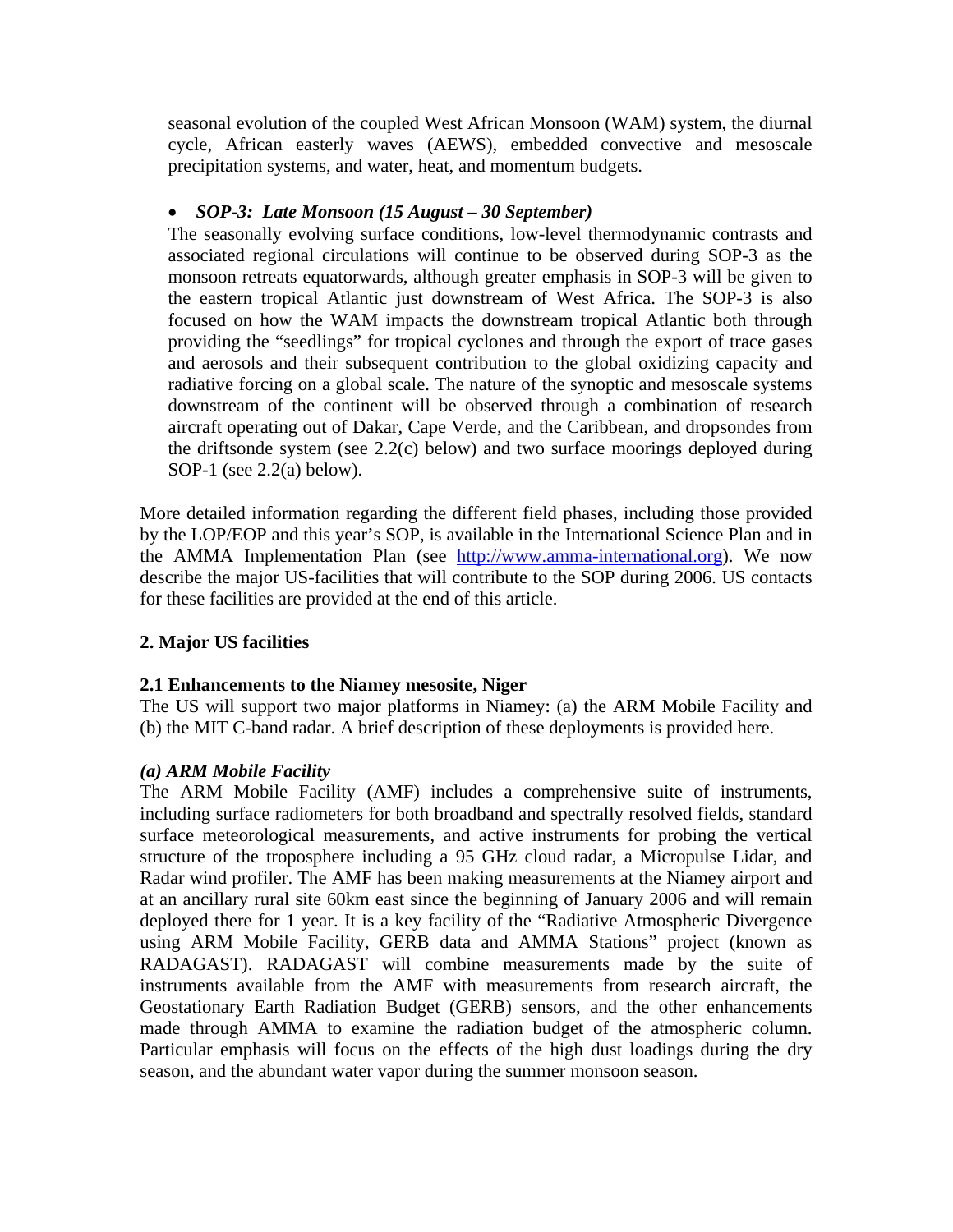## *(b) MIT C-band radar Doppler radar*

Understanding the variability of the water cycle and associated rain-bearing systems in the two contrasting mesosites in Niamey and Oueme (Benin) along the climate transect (Fig. 1) is essential to improve our knowledge of the WAM. Both sites are supported by a unique array of hydrological and atmospheric measurements, and have precipitation measurements from the NASA TRMM satellite. Europeans are providing two radars in the Oueme region (RONSARD and an X-band). Europeans and Africans have also supported the establishment of two quadrilaterals of rawinsounding stations (akin to the intensive flux arrays in TOGA-COARE) centred on Niamey and Oueme (See Fig. 1), that will provide high frequency sonde launches to support the analysis of water, heat and momentum budgets. NASA has recently agreed to support the deployment of the MIT Cband radar in Niamey providing an essential but otherwise missing component to this observing strategy.

The MIT C-band Doppler radar will be deployed in Niamey for a minimum of 75 days starting in June 2006. The radar will provide reflectivity and radial Doppler velocity in full volume scans at 10 minute intervals on a continuous basis. Efforts are ongoing to deploy it for an additional year to sample two consecutive summers. The radar in Niamey will support analysis of (i) convection including intense MCSs in this region, key for a better understanding of the water cycle as well as the weather systems themselves; and (ii) hydrology and land-surface interactions (known to be particularly strong in this region, c.f. Koster et al (2004)). The analysis of the intense and electrically active MCSs will also be supported by the ZEUS lightning detection network that is now operating in the West African region (Chronis and Anagnostou (2006)).

### *(c) A Future Workshop*

Given the NASA support for the MIT radar in Niamey and the substantial contribution from DOE-ARM for the AMF deployment, efforts are underway to organize a workshop to discuss, and coordinate where appropriate, the scientific efforts taking place in the US that are relevant to these deployments and the AMMA field program in general. The workshop would focus on land surface, water cycle, aerosol and radiation budget issues. Both DOE and NASA have indicated an intent to support this workshop. More information will be made available on the AMMA-US website during February (http://www.joss.ucar.edu/amma).

### **2.2 Downstream observations**

Two major planned US activities downstream of the main AMMA continental region are: (a) NOAA R/V Ronald H. Brown and related observations during SOP-1 and SOP-2, and (b) Aircraft and ground-based observations during SOP-3.

# *(a) NOAA R/V RONALD H. BROWN and related observations*

The NOAA *R/V RONALD H. BROWN* will perform two transects during the 2006 AMMA field campaign. The first leg  $(28 \text{ May} - 22 \text{ June}, \text{SOP-1})$  will be along  $23^{\circ}\text{W}$ from  $\sim$  5°S-15°N ending with a 3 day stop in Recife (Brazil). One main objective of this first leg will be to service a French TAO Mooring currently deployed at the equator and to deploy two additional TAO Moorings along the transect  $(-5^\circ N$  and  $-12.5^\circ N$ ). In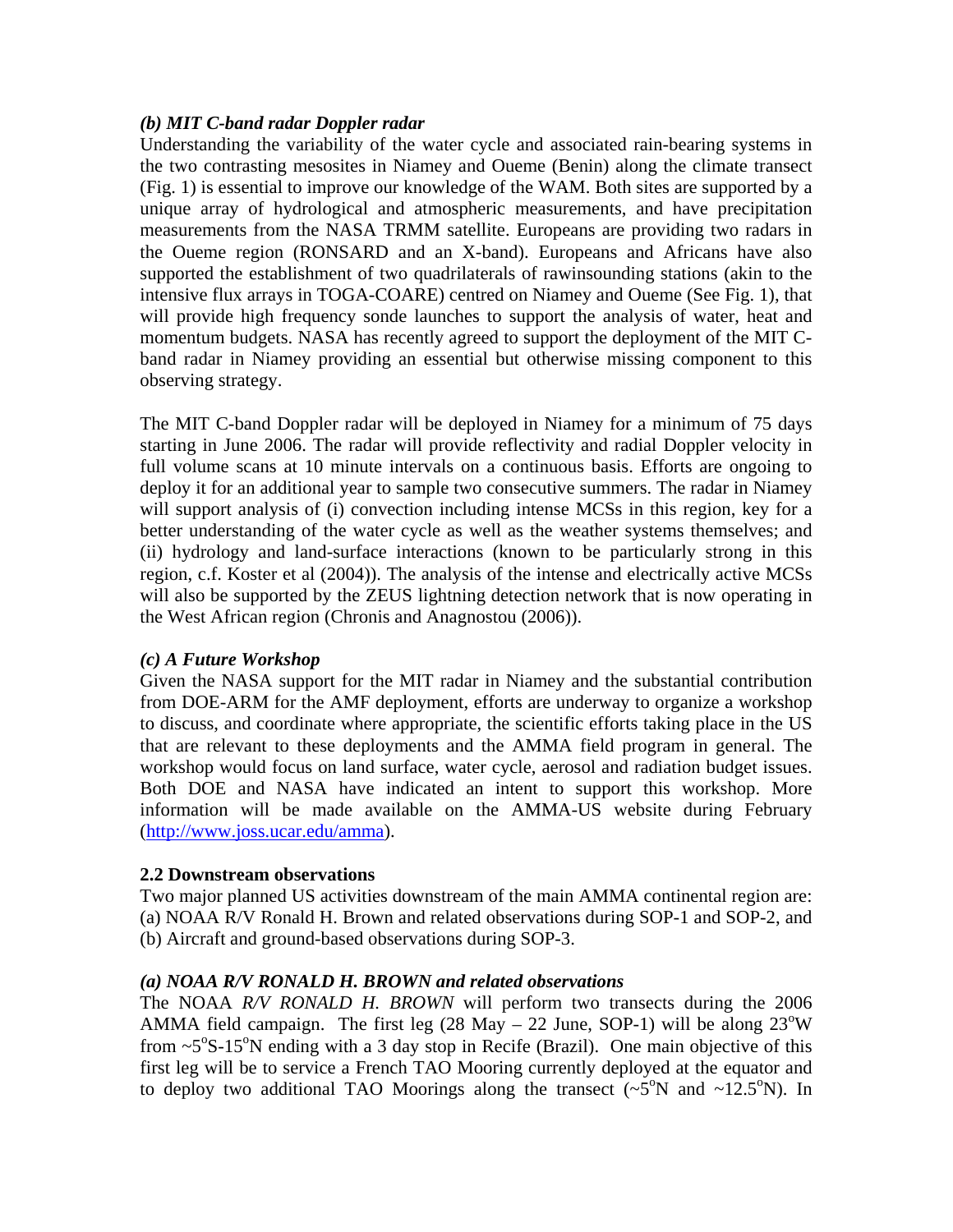addition, oceanic (e.g. surface and subsurface temperature, salinity and current observations) and atmospheric (e.g. rawinsondes and in situ thermodynamics) measurements will be made along this initial leg to support regional analysis of the West African monsoon. The second leg  $(25 \text{ June} - 21 \text{ July}, \text{SOP-2})$  will also be along  $23^{\circ}\text{W}$ from 5°S to 20°N collecting ocean and atmospheric observations similar to those obtained during the first leg. These observations will support the regional analysis of the coupled West African monsoon system as well as the environment where African weather systems pass after leaving the West African coast (see below). In particular, they will support the study of mechanisms that influence the tropical Atlantic upper layer heat content (including SST) and the Saharan Aerosol Layer, both known to be important for summer monsoon rainfall and tropical cyclone development.

### *(b) Aircraft and ground-based observations during SOP3*

NASA and NOAA aircraft will be coordinated to study the downstream evolution of precipitating convective systems, largely as this evolution pertains to tropical cyclogenesis. The NASA-AMMA (NAMMA-06) component will leverage off one or more airborne science platforms, satellite remote sensors (particularly the Tropical Rainfall Measurement Mission [TRMM] satellite), and ground-based instrumentation.

NASA anticipates that the DC-8 high altitude research aircraft will serve as the primary research tool for NAMMA-06 investigations. The DC-8 will likely base from the Cape Verde Islands and may be flown in coordination with one or more NOAA Hurricane Research Division aircraft operating in the central and eastern Atlantic basin. Approximately 120 flight hours will be available on the DC-8 for a four week period commencing September 1, 2006. NASA also anticipates conducting a ground-based scientific component with its polarimetric weather research radar (NPOL) and C-band Doppler weather radar (TOGA radar). NPOL will likely be based in Dakar, Senegal, along with the Senegalese S-band radar. Together these radars will provide an understanding of the transition of convective systems from continental to marine environments and the linkage to tropical cyclogenesis. Further, NASA is seeking to establish the TOGA radar on the Cape Verde Islands. One or more Aerosonde unmanned aerospace vehicles (UAVs) may be available for continuous monitoring of the oceanic planetary boundary layer and lower half of the Saharan Air Layer (SAL). The suite of ground based measurements in Cape Verde and Senegal, such as enhanced upper air soundings, lidar, flux tower and microwave radiometers will support the aircraft objectives on a continuous basis. These measurements will provide valuable experiments for African scientists/students and US graduate students (especially those from traditionally under-represented group- African and Hispanic Americans) in addition to contributing to SOP3 mission objectives

As part of the Saharan Air Layer Experiment (SALEX) investigations begun during the 2005 hurricane season, the NOAA HRD anticipates deploying the G-IV high altitude research aircraft and a single WP-3D Orion from Barbados in the Caribbean. Approximately 120 research hours will be available on the G-IV and 125 on the WP-3D during the period 1 July - 30 September, 2006. The G-IV and WP-3D will be used to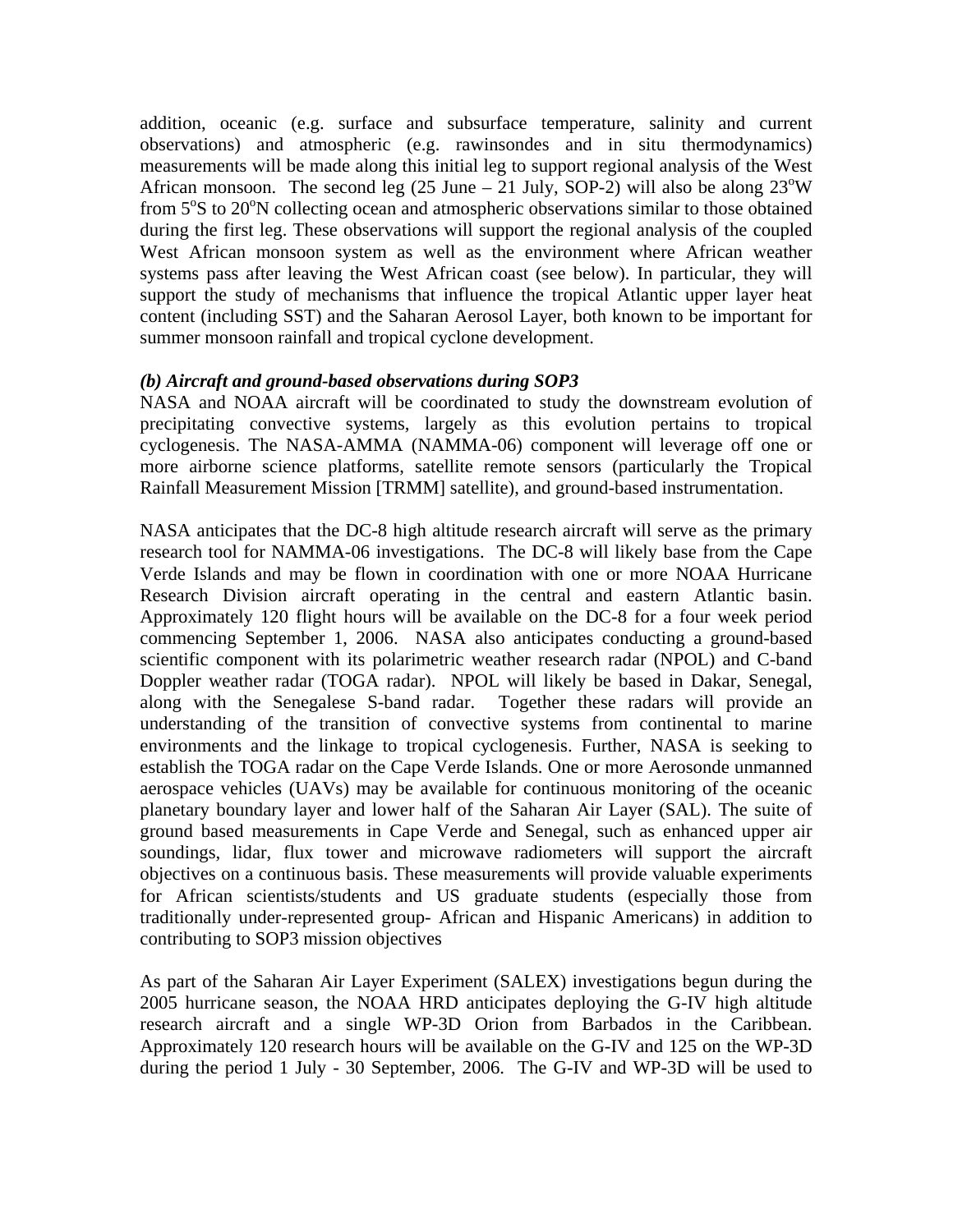provide in situ thermodynamic and kinematic profiles in and around developed AEWs, tropical cyclones, and the SAL using GPS dropsondes.

These downstream activities will also be coordinated with the driftsonde deployment (see below) and other European aircraft (e.g. French Falcon, British BAe 146 ).

# **2.3 Driftsonde**

The driftsonde was developed by NCAR primarily in response to needs of the World Meteorological Organization THORPEX (The Observing System Research and Predictability Experiment) program (e.g., Shapiro and Thorpe 2004) The effort is a technical collaboration between CNES providing the ballooning expertise and NCAR providing the sounding (including deployment) expertise. The driftsonde operations during the AMMA SOP will be based in N'dajamena, Chad with daily launches during periods of interest. This location is well-suited to cover the West African region and also regions of hurricane genesis in the tropical Atlantic. Currently the driftsonde is funded for 8 missions carrying 40 sondes each. This AMMA-THORPEX collaboration will be the first driftsonde research deployment and will be useful for several AMMA and THORPEX research and forecast topics including: (i) characterization of the SAL and the ability of models to represent its evolution, (ii) numerical and observational studies of the impact of dry air on convection and tropical cyclogenesis, (iii) investigation into the interactions between convection and African easterly waves, (iv) studies of tropical cyclone genesis and efforts aimed to extend the accurate prediction of tropical cyclones in the medium range, and (iv) studies of the impact of targeted observations on weather system prediction.

### **3. Final Remarks**

There are a number of other important US-contributions to this effort that we do not have space to describe in detail. For example, NCEP is collaborating with European NWP centers and with African forecasters to provide forecasts and training to support operations and in-the-field decision-making. Also, there are several other contributions to the field campaign that will be described on the AMMA-US website shortly (http://www.joss.ucar.edu/amma).

We believe that there is a great opportunity for researchers to contribute to the AMMA program. The planned workshop will be an opportunity to discuss these opportunities in more detail and we look forward to announcing something very soon.

| ARM mobile facility: | Mark Miller (miller@bnl.gov)                   |
|----------------------|------------------------------------------------|
|                      | Peter Lamb (plamb@ou.edu)                      |
| <b>MIT Radar:</b>    | Earle Williams (earle@ll.mit.edu)              |
| Ronald H Brown:      | Bob Molinari (Bob.Molinari@noaa.gov)           |
| SOP3 Downstream:     | Jeff Halverson (Halverson@agnes.gsfc.nasa.gov) |
|                      | Greg Jenkins (gjenkins@howard.edu)             |
|                      | Jason Dunion (Jason.Dunion@noaa.gov)           |
| Driftsonde:          | David Parsons (parsons@ucar.edu)               |

### **US Contacts for Major Facilities:**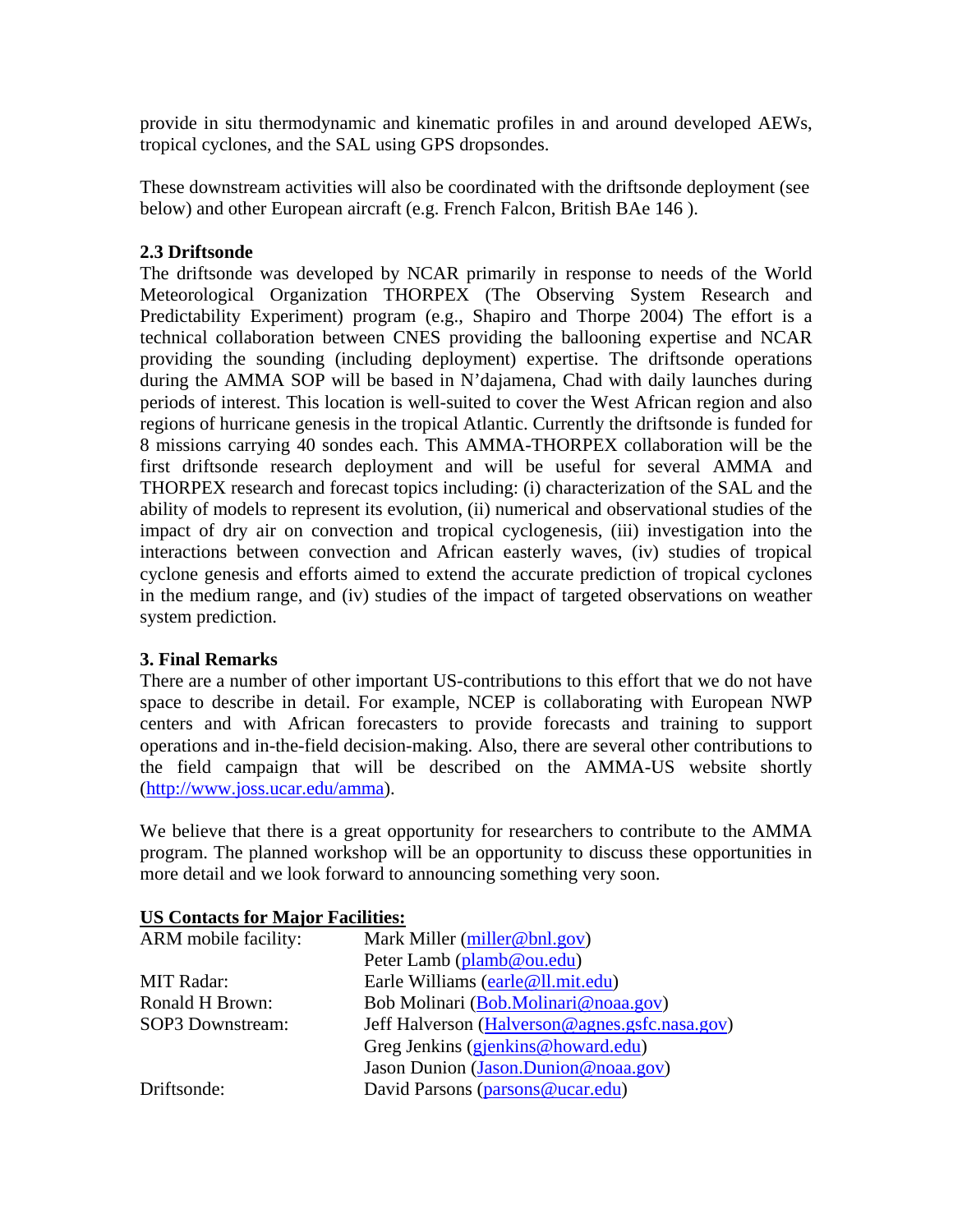#### **References**

Chronis, T. and Anagnostou, E. 2006: Evaluation of a Long-Range Lightning Detection Network with Receivers in Europe and Africa, IEEE Transaction on Geosciences and Remote Sensing (in press)

Koster, R. D., et al., 2004. Regions of Strong Coupling Between Soil Moisture and Precipitation. Science, 305, 1138-1140.

Lebel, T., Redelsperger, J.-L. and Thorncroft, C. 2003: African Monsoon Multidisciplinary Analysis (AMMA): An International Research Project and Field Campaign, GEWEX News.

Shapiro. M, and A. Thorpe, 2004: THORPEX: A global atmospheric research programme for the beginning of the 21st century (WMO Bulletin Vol. 54 No.3).